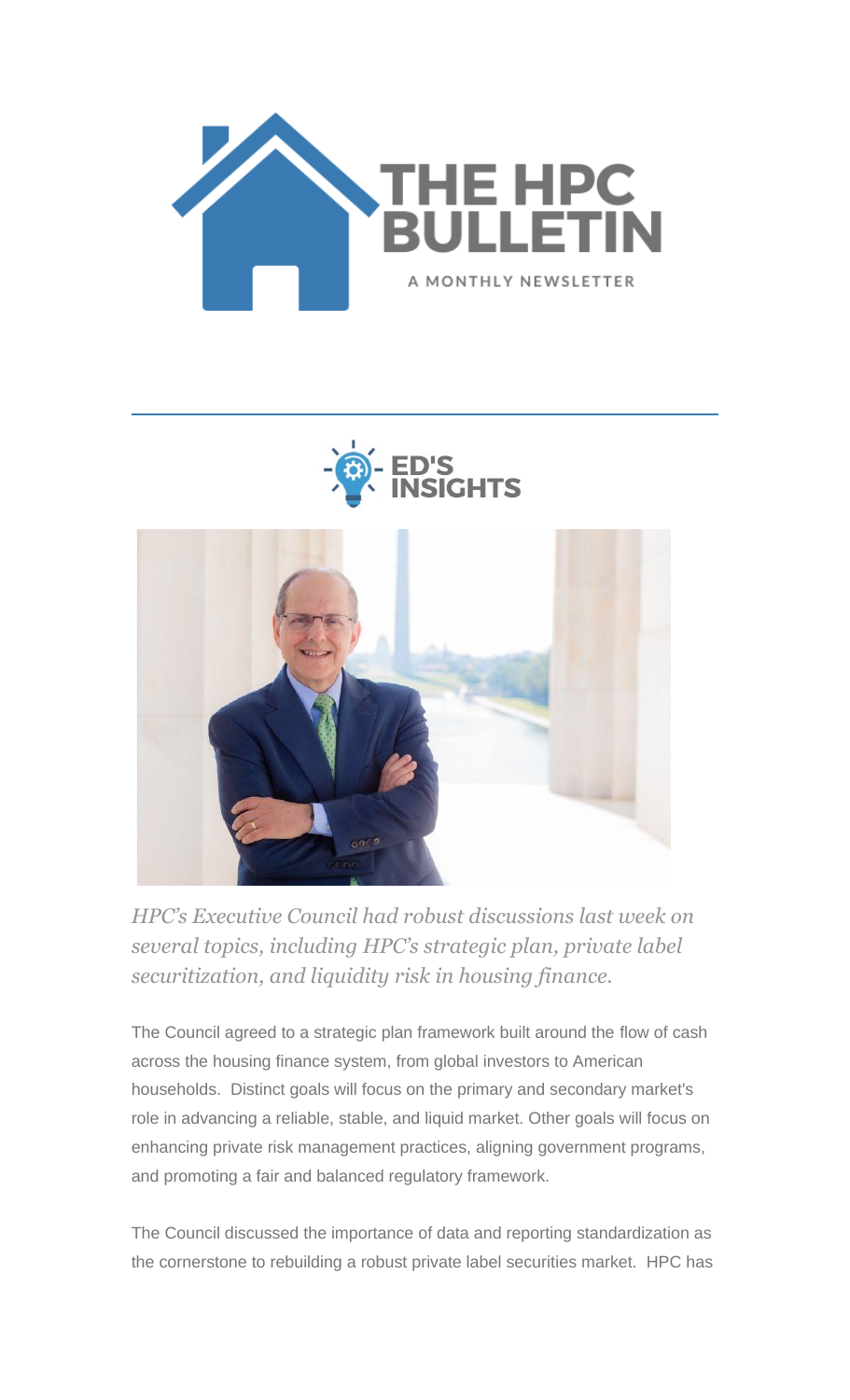been engaging with the Structured Finance Association and MISMO, each of which has active work ongoing in these areas.

Last Thursday, FHFA released a new proposal for seller/servicer liquidity standards, "Re-proposal to Enhance Eligibility Requirements for Enterprise Single-Family Seller/Servicers." As liquidity risk was already on the Executive Council agenda, the Council initiated HPC's evaluation of this proposal as part of the broader discussion on how liquidity risk permeates the housing finance system at the firm level, the system level, and through government program rules and mandates (such as the CARES Act forbearance requirements). HPC will reassemble the working group to begin to develop our response to this notice.

Finally, I am pleased to report that HPC's regular engagement with FHFA, CFPB, FHA, and Ginnie Mae continues to flourish. We have established solid working relationships with the Biden Administration leadership at each of these agencies and we expect to be deeply engaged with them in the coming months on many HPC priority issues.





# **Housing Policy Executive Committee's (HPEC's) February Meeting**

HPEC's February meeting kicked off with dinner remarks by Freddie Mac CEO Michael DeVito who talked about Freddie Mac's straightforward but complicated obligation to manage risk across the system to advance the mission of liquidity, sustainability, and affordability. He noted the significance of CRTs and invited HPC and its members to engage with the Freddie Mac team to identify problems and devise solutions together. The next day, CFPB Director Rohit Chopra also addressed the group in-person and noted his focus on areas of the consumer finance market that don't exhibit high levels of competition. He expressed appreciation for the significant and close collaboration between CFPB and HPC and touched on priority issues for the marketplace, including concerns about artificial intelligence and algorithmic bias, better credit reporting, and the importance of data for understanding consumer behavior. HPEC also reviewed the status of and offered guidance for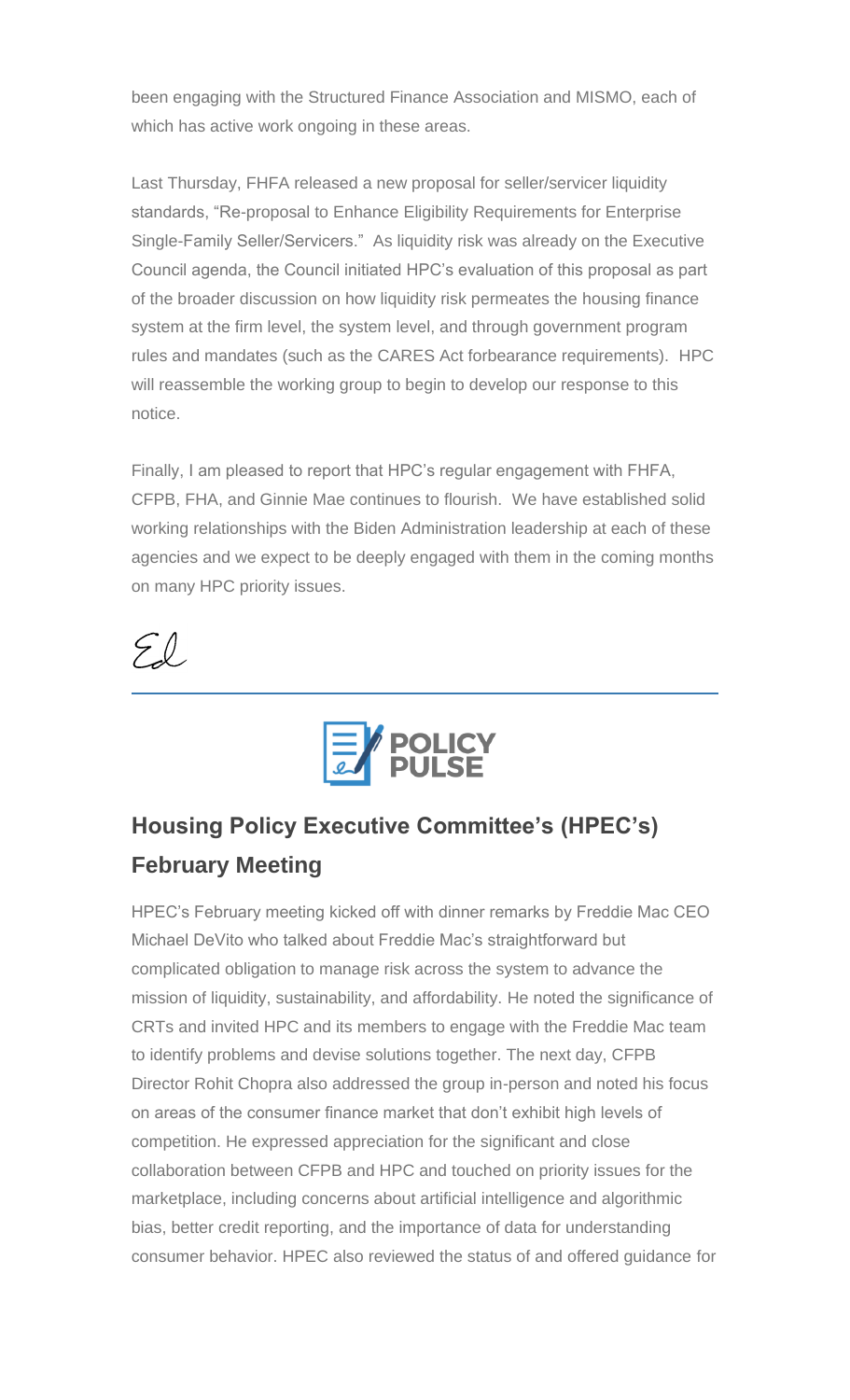HPC's work on key projects including the Homeowner Assistance Fund, Ginnie Mae modernization, and the PLS market infrastructure and reviewed the draft outline of the goals, policies, and next steps for HPC's five year strategic plan.

## **FHFA's Final Changes to the Enterprise Capital Framework**

HPC recently issued a statement in support of FHFA's February 25<sup>th</sup> publication of its [Final Rule Amending the Enterprise Regulatory Capital Framework](https://nam12.safelinks.protection.outlook.com/?url=https%3A%2F%2Fhousingpolicycouncil.us4.list-manage.com%2Ftrack%2Fclick%3Fu%3D5140623077e4523696cc45400%26id%3D2a3794f541%26e%3Dc1f6e13f3b&data=04%7C01%7CChris.Monaco%40housingpolicycouncil.org%7Cd3c00f5e92d643208e1408d9fc48504b%7Ca05a64bbd6ba4776b9825a9e6644ad76%7C1%7C0%7C637818210564001458%7CUnknown%7CTWFpbGZsb3d8eyJWIjoiMC4wLjAwMDAiLCJQIjoiV2luMzIiLCJBTiI6Ik1haWwiLCJXVCI6Mn0%3D%7C3000&sdata=xnPJa9VOfdMpMU1pum%2B6xWNyAEyd9uGklbAUO9AcRMQ%3D&reserved=0). The final rule, which takes effect in late April, includes three changes that improve the framework's risk sensitivity and that are consistent with HPC's previous recommendations. Most importantly, the rule makes credit risk transfers more economic. HPC's GSE Capital Working Group reviewed the changes proposed by FHFA in September and submitted a [comment letter supporting the proposal](https://nam12.safelinks.protection.outlook.com/?url=https%3A%2F%2Fhousingpolicycouncil.us4.list-manage.com%2Ftrack%2Fclick%3Fu%3D5140623077e4523696cc45400%26id%3D61f026bcb2%26e%3Dc1f6e13f3b&data=04%7C01%7CChris.Monaco%40housingpolicycouncil.org%7Cd3c00f5e92d643208e1408d9fc48504b%7Ca05a64bbd6ba4776b9825a9e6644ad76%7C1%7C0%7C637818210564001458%7CUnknown%7CTWFpbGZsb3d8eyJWIjoiMC4wLjAwMDAiLCJQIjoiV2luMzIiLCJBTiI6Ik1haWwiLCJXVCI6Mn0%3D%7C3000&sdata=UN9WGjhIZUazIgXLMIXR5FupweazRhR%2BpE%2FWkUUDFqo%3D&reserved=0).

**[Read HPC's Statement](https://nam12.safelinks.protection.outlook.com/?url=https%3A%2F%2Fhousingpolicycouncil.us4.list-manage.com%2Ftrack%2Fclick%3Fu%3D5140623077e4523696cc45400%26id%3Dd677447ec5%26e%3Dc1f6e13f3b&data=04%7C01%7CChris.Monaco%40housingpolicycouncil.org%7Cd3c00f5e92d643208e1408d9fc48504b%7Ca05a64bbd6ba4776b9825a9e6644ad76%7C1%7C0%7C637818210564001458%7CUnknown%7CTWFpbGZsb3d8eyJWIjoiMC4wLjAwMDAiLCJQIjoiV2luMzIiLCJBTiI6Ik1haWwiLCJXVCI6Mn0%3D%7C3000&sdata=Mo4sD38qBUUdPRWBOThaHYDkn54xluRbfrH0caVVo%2Bk%3D&reserved=0)**

### **Ginnie Mae Policy Work**

HPC's Ginnie Mae Working Group will be meeting this month to discuss several issues, including the HPC meeting with Ginnie Mae President Alanna McCargo. The meeting with Alanna will cover Ginnie's securitization platform modernization efforts, the policy changes that will be possible with upgraded technology, the need for public input during the planning and development process, and the benefits of distributed ledger and block chain technology. HPC communicated with Ginnie Mae regarding our [November letter](https://nam12.safelinks.protection.outlook.com/?url=https%3A%2F%2Fhousingpolicycouncil.us4.list-manage.com%2Ftrack%2Fclick%3Fu%3D5140623077e4523696cc45400%26id%3Dcc8e1d4b82%26e%3Dc1f6e13f3b&data=04%7C01%7CChris.Monaco%40housingpolicycouncil.org%7Cd3c00f5e92d643208e1408d9fc48504b%7Ca05a64bbd6ba4776b9825a9e6644ad76%7C1%7C0%7C637818210564157680%7CUnknown%7CTWFpbGZsb3d8eyJWIjoiMC4wLjAwMDAiLCJQIjoiV2luMzIiLCJBTiI6Ik1haWwiLCJXVCI6Mn0%3D%7C3000&sdata=KTTBr3iHg%2F7WG%2F%2BzqFQAG2S30uy6G3AZC2n9XBI%2BIlM%3D&reserved=0), co-signed by the MBA, asking that Ginnie eliminate the seasoning and custom-pooling restrictions on the pooling eligibility of reperforming loans. While Ginnie Mae has initiated a review of the restrictions, a final determination is unlikely to materialize for several months and may take until the end of 2022.

### **Homeowner Assistance Fund (HAF) Implementation**

As of March 1<sup>st</sup>, the US Treasury has approved HAF plans in 81 states, territories, and tribes, including 46 states and DC; 25 states and territories are currently accepting applications from homeowners. HPC continues to meet regularly, often daily, with member company servicers, specific state program administrators, Federal regulators, and staff at the National Council of State Housing Agencies to address a wide variety of HAF implementation issues throughout the country. Our strong relationships with this wide variety of stakeholders has helped us quickly resolve several issues, but two main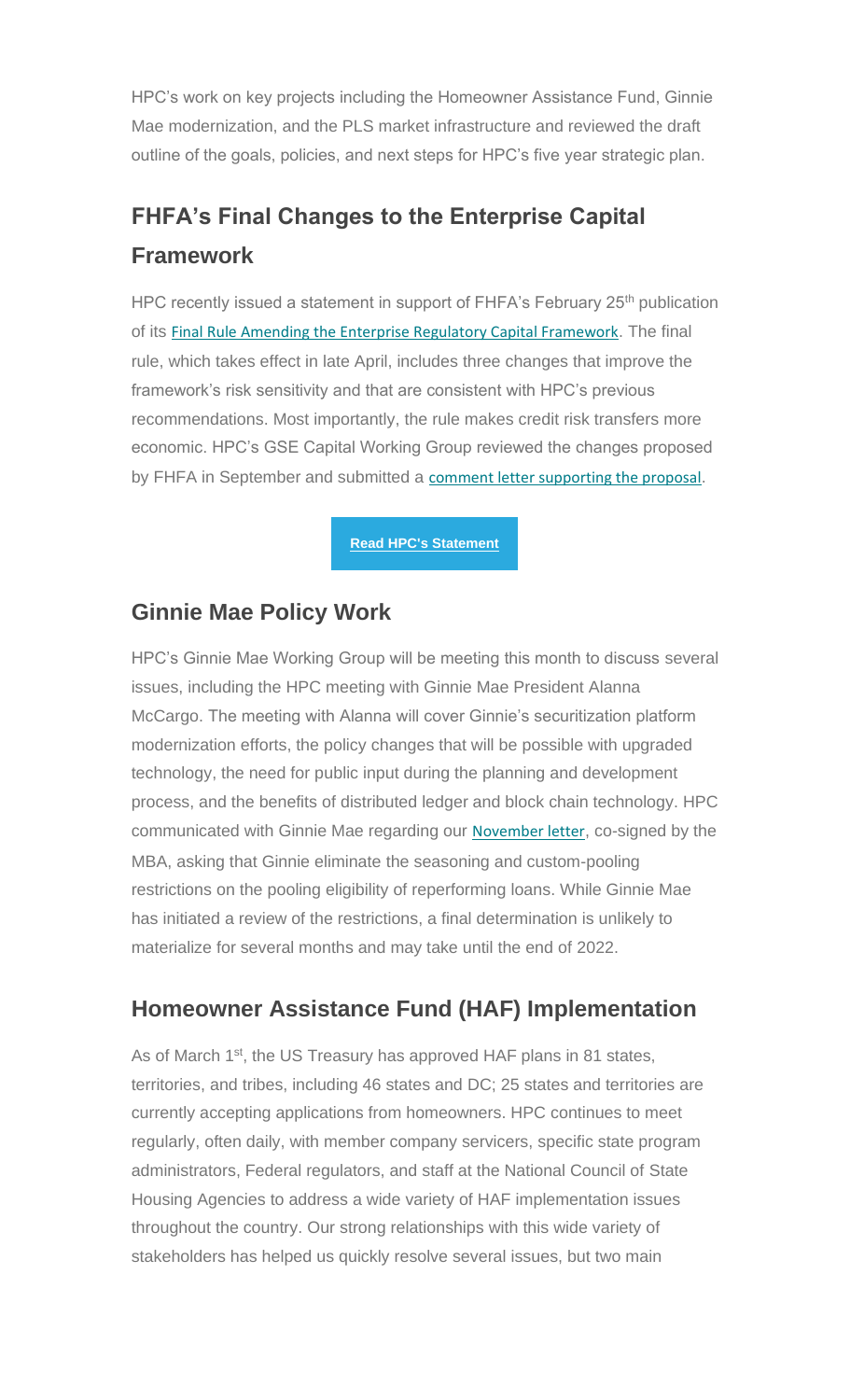problems continue to pose significant challenges to a smooth and rapid distribution of the \$10 billion in HAF funding. The first is the lack of standardization in how states handle the two distinct processes of loss mitigation and HAF application. Some states require one process to be completed before the other process can proceed, some states envision that these processes can proceed simultaneously and in an integrated fashion, and some states want borrowers to choose one or the other process. All states, however, expect servicers to accommodate whatever option they choose. A second challenge is the request by some consumer advocates that foreclosures be halted once a borrower has applied for HAF funding. There is no agreement on how these requests should be handled and responded to across states or organizations, creating confusion and inconsistency. HPC staff will continue to host calls with the key stakeholders, including federal officials and the GSEs, one time per month and NCHSA will host calls with servicers and state program administrators related to the Common Data File three times a month.

## **HPC's Continued Role in Washington's Property Valuation Conversation**

HPC and its Appraisal Working Group have been closely tracking and talking with various stakeholders as the conversation about disparities in property valuation continues to receive attention in both Washington and the media. Recent developments include the Federal Financial Institutions Examination Council (FFIEC) regulators' joint [initiation of the process of interagency rulemaking](https://nam12.safelinks.protection.outlook.com/?url=https%3A%2F%2Fhousingpolicycouncil.us4.list-manage.com%2Ftrack%2Fclick%3Fu%3D5140623077e4523696cc45400%26id%3D2df6c5183a%26e%3Dc1f6e13f3b&data=04%7C01%7CChris.Monaco%40housingpolicycouncil.org%7Cd3c00f5e92d643208e1408d9fc48504b%7Ca05a64bbd6ba4776b9825a9e6644ad76%7C1%7C0%7C637818210564157680%7CUnknown%7CTWFpbGZsb3d8eyJWIjoiMC4wLjAwMDAiLCJQIjoiV2luMzIiLCJBTiI6Ik1haWwiLCJXVCI6Mn0%3D%7C3000&sdata=zLFfENOm5EUWduWH1DC60%2FyqA61n5lDJo89NIFcrlS4%3D&reserved=0)  [regarding AVM standards](https://nam12.safelinks.protection.outlook.com/?url=https%3A%2F%2Fhousingpolicycouncil.us4.list-manage.com%2Ftrack%2Fclick%3Fu%3D5140623077e4523696cc45400%26id%3D2df6c5183a%26e%3Dc1f6e13f3b&data=04%7C01%7CChris.Monaco%40housingpolicycouncil.org%7Cd3c00f5e92d643208e1408d9fc48504b%7Ca05a64bbd6ba4776b9825a9e6644ad76%7C1%7C0%7C637818210564157680%7CUnknown%7CTWFpbGZsb3d8eyJWIjoiMC4wLjAwMDAiLCJQIjoiV2luMzIiLCJBTiI6Ik1haWwiLCJXVCI6Mn0%3D%7C3000&sdata=zLFfENOm5EUWduWH1DC60%2FyqA61n5lDJo89NIFcrlS4%3D&reserved=0) as required by the Dodd-Frank Act; HPC has long advocated for the publication of these standards, most recently in our [recommendations to the PAVE Task Force](https://nam12.safelinks.protection.outlook.com/?url=https%3A%2F%2Fhousingpolicycouncil.us4.list-manage.com%2Ftrack%2Fclick%3Fu%3D5140623077e4523696cc45400%26id%3D509c7f6be3%26e%3Dc1f6e13f3b&data=04%7C01%7CChris.Monaco%40housingpolicycouncil.org%7Cd3c00f5e92d643208e1408d9fc48504b%7Ca05a64bbd6ba4776b9825a9e6644ad76%7C1%7C0%7C637818210564157680%7CUnknown%7CTWFpbGZsb3d8eyJWIjoiMC4wLjAwMDAiLCJQIjoiV2luMzIiLCJBTiI6Ik1haWwiLCJXVCI6Mn0%3D%7C3000&sdata=KgSVdWp00Tk2WGqF1ubYt1qPcJPX%2B%2FUA29DXAgh4XTQ%3D&reserved=0) and is ready to engage, where appropriate, in this rulemaking process. Eight federal agencies, including the CFPB, also sent an [open letter](https://nam12.safelinks.protection.outlook.com/?url=https%3A%2F%2Fhousingpolicycouncil.us4.list-manage.com%2Ftrack%2Fclick%3Fu%3D5140623077e4523696cc45400%26id%3D4f6848f6d6%26e%3Dc1f6e13f3b&data=04%7C01%7CChris.Monaco%40housingpolicycouncil.org%7Cd3c00f5e92d643208e1408d9fc48504b%7Ca05a64bbd6ba4776b9825a9e6644ad76%7C1%7C0%7C637818210564157680%7CUnknown%7CTWFpbGZsb3d8eyJWIjoiMC4wLjAwMDAiLCJQIjoiV2luMzIiLCJBTiI6Ik1haWwiLCJXVCI6Mn0%3D%7C3000&sdata=S3YSuSiub0s%2B3SoZWwAPjZOquyf4c7atNQ5Oh0bJGCA%3D&reserved=0) in February to the Appraisal Standards Board clarifying that appraisers may not rely on either supported or unsupported conclusions about race, color, religion, etc. characteristics in their valuation opinions. The CFPB reiterated in a blog the same day that [appraisal](https://nam12.safelinks.protection.outlook.com/?url=https%3A%2F%2Fhousingpolicycouncil.us4.list-manage.com%2Ftrack%2Fclick%3Fu%3D5140623077e4523696cc45400%26id%3Dee7fa5a3da%26e%3Dc1f6e13f3b&data=04%7C01%7CChris.Monaco%40housingpolicycouncil.org%7Cd3c00f5e92d643208e1408d9fc48504b%7Ca05a64bbd6ba4776b9825a9e6644ad76%7C1%7C0%7C637818210564157680%7CUnknown%7CTWFpbGZsb3d8eyJWIjoiMC4wLjAwMDAiLCJQIjoiV2luMzIiLCJBTiI6Ik1haWwiLCJXVCI6Mn0%3D%7C3000&sdata=qrOEFF35OTjIDm%2BMlTV39dcn4TWqj0bU6OVhcwVaAFI%3D&reserved=0)  [discrimination is illegal under federal law](https://nam12.safelinks.protection.outlook.com/?url=https%3A%2F%2Fhousingpolicycouncil.us4.list-manage.com%2Ftrack%2Fclick%3Fu%3D5140623077e4523696cc45400%26id%3Dee7fa5a3da%26e%3Dc1f6e13f3b&data=04%7C01%7CChris.Monaco%40housingpolicycouncil.org%7Cd3c00f5e92d643208e1408d9fc48504b%7Ca05a64bbd6ba4776b9825a9e6644ad76%7C1%7C0%7C637818210564157680%7CUnknown%7CTWFpbGZsb3d8eyJWIjoiMC4wLjAwMDAiLCJQIjoiV2luMzIiLCJBTiI6Ik1haWwiLCJXVCI6Mn0%3D%7C3000&sdata=qrOEFF35OTjIDm%2BMlTV39dcn4TWqj0bU6OVhcwVaAFI%3D&reserved=0) and that, like HPC, it is carefully reviewing the National Fair Housing Alliance report, performed for the Appraisal Subcommittee, which assessed the USPAP standards and appraiser qualification criteria. The report also highlighted the fundamental structural problems with the regulatory framework surrounding the appraisal industry, a topic that HPC [noted](https://nam12.safelinks.protection.outlook.com/?url=https%3A%2F%2Fhousingpolicycouncil.us4.list-manage.com%2Ftrack%2Fclick%3Fu%3D5140623077e4523696cc45400%26id%3Da138497b93%26e%3Dc1f6e13f3b&data=04%7C01%7CChris.Monaco%40housingpolicycouncil.org%7Cd3c00f5e92d643208e1408d9fc48504b%7Ca05a64bbd6ba4776b9825a9e6644ad76%7C1%7C0%7C637818210564157680%7CUnknown%7CTWFpbGZsb3d8eyJWIjoiMC4wLjAwMDAiLCJQIjoiV2luMzIiLCJBTiI6Ik1haWwiLCJXVCI6Mn0%3D%7C3000&sdata=xZWnRpScT9qmw2fRvWL4Sex%2F019iCwBSxNRmWvFvj54%3D&reserved=0) [in the press](https://nam12.safelinks.protection.outlook.com/?url=https%3A%2F%2Fhousingpolicycouncil.us4.list-manage.com%2Ftrack%2Fclick%3Fu%3D5140623077e4523696cc45400%26id%3D0304fee5b6%26e%3Dc1f6e13f3b&data=04%7C01%7CChris.Monaco%40housingpolicycouncil.org%7Cd3c00f5e92d643208e1408d9fc48504b%7Ca05a64bbd6ba4776b9825a9e6644ad76%7C1%7C0%7C637818210564157680%7CUnknown%7CTWFpbGZsb3d8eyJWIjoiMC4wLjAwMDAiLCJQIjoiV2luMzIiLCJBTiI6Ik1haWwiLCJXVCI6Mn0%3D%7C3000&sdata=7TMMgGwM47y8BWRHSFrqWwpVKXePscl00jYrzAu3l1Q%3D&reserved=0). HPC has also been in contact with House Financial Services Committee Chairwoman Maxine Waters' (D-CA) staff to share our work and recommendations for improving property valuations, after